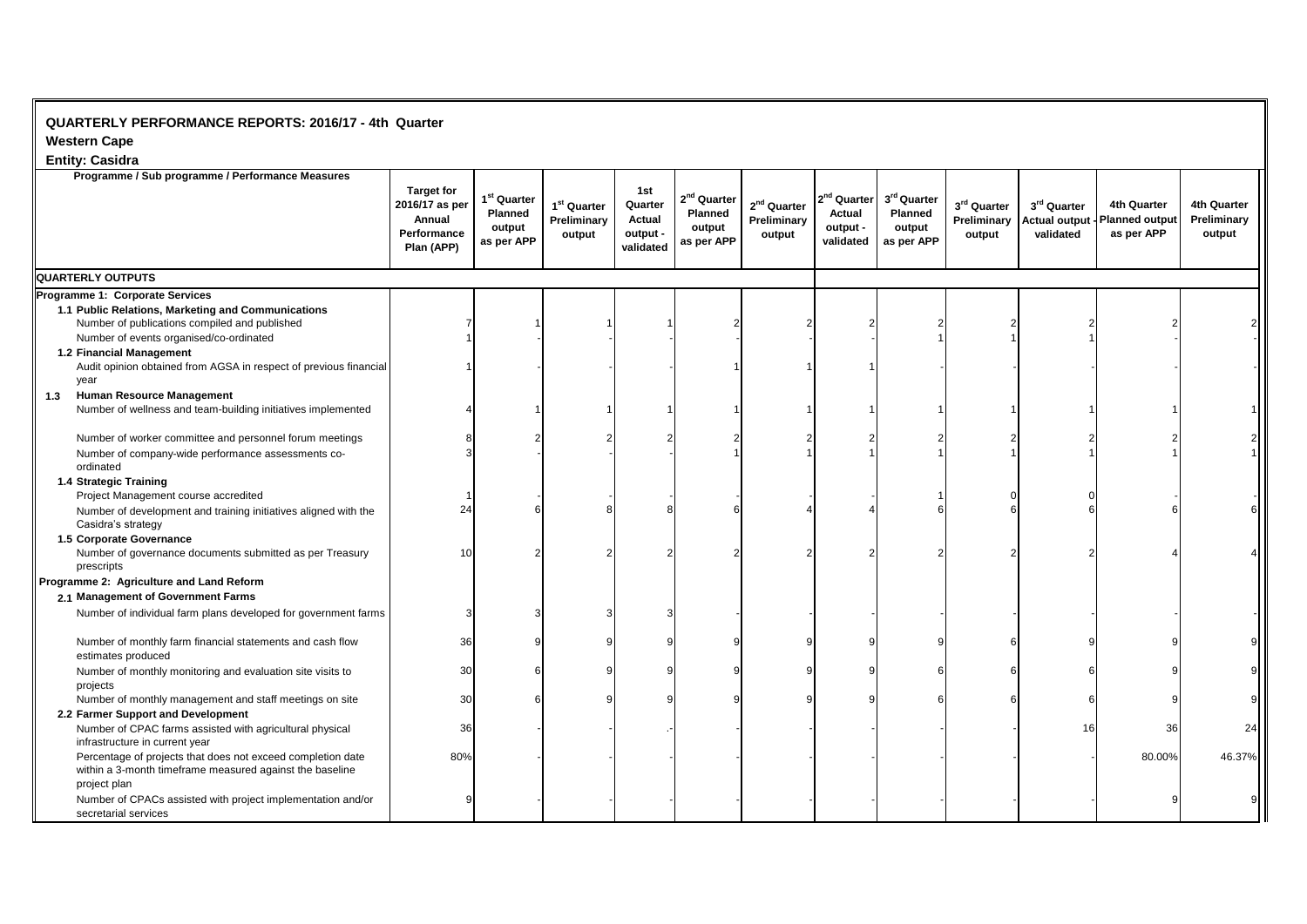|       | Programme / Sub programme / Performance Measures                                                                                    |                                                                            |                                                  |                                        |                                                   |                                                                   |                                        |                                                  |                                                |                                               |                                                  |                                                    |                                             |
|-------|-------------------------------------------------------------------------------------------------------------------------------------|----------------------------------------------------------------------------|--------------------------------------------------|----------------------------------------|---------------------------------------------------|-------------------------------------------------------------------|----------------------------------------|--------------------------------------------------|------------------------------------------------|-----------------------------------------------|--------------------------------------------------|----------------------------------------------------|---------------------------------------------|
|       |                                                                                                                                     | <b>Target for</b><br>2016/17 as per<br>Annual<br>Performance<br>Plan (APP) | $1st$ Quarter<br>Planned<br>output<br>as per APP | $1st$ Quarter<br>Preliminary<br>output | 1st<br>Quarter<br>Actual<br>output -<br>validated | 2 <sup>nd</sup> Quarter<br><b>Planned</b><br>output<br>as per APP | $2nd$ Quarter<br>Preliminary<br>output | $2nd$ Quarter<br>Actual<br>output -<br>validated | 3rd Quarter<br>Planned<br>output<br>as per APP | $3^{\rm rd}$ Quarter<br>Preliminary<br>output | 3rd Quarter<br><b>Actual output</b><br>validated | 4th Quarter<br><b>Planned output</b><br>as per APP | <b>4th Quarter</b><br>Preliminary<br>output |
|       | Minimum average qualitative score (1-5) by beneficiaries for<br>evaluation of service rendered by implementer                       |                                                                            |                                                  |                                        |                                                   |                                                                   |                                        |                                                  |                                                |                                               |                                                  |                                                    | 4.52                                        |
| 2.2.5 | Administer and co-ordinate the Unit for Technical Assistance<br>(UTA)                                                               |                                                                            |                                                  |                                        |                                                   |                                                                   |                                        |                                                  |                                                |                                               |                                                  |                                                    |                                             |
|       | Number of business plans reviewed/ developed and legal inputs<br>given                                                              | 20                                                                         |                                                  |                                        |                                                   | 10                                                                | 21                                     | 21                                               |                                                |                                               |                                                  |                                                    | 12                                          |
|       | Number of queries resolved (technical/ Financial/ EIA/ Impact<br>studies)                                                           | 60                                                                         | 10                                               |                                        |                                                   | 20                                                                |                                        |                                                  | 20                                             |                                               |                                                  | 10                                                 | 16                                          |
|       | Number of land reform interventions assisted by LREAD<br>Number of agricultural projects implemented approved by the<br><b>DPAC</b> |                                                                            |                                                  |                                        |                                                   |                                                                   |                                        |                                                  |                                                |                                               |                                                  |                                                    | 35                                          |
|       | Number of quarterly progress reports on all projects and<br>commodities                                                             |                                                                            |                                                  |                                        |                                                   |                                                                   |                                        |                                                  |                                                |                                               |                                                  |                                                    |                                             |
|       | Number of agricultural projects funded from previous years,<br>implemented on a multi-year basis                                    | 55                                                                         |                                                  |                                        |                                                   | 10                                                                | 22                                     | 23                                               | 20                                             |                                               |                                                  | 20                                                 | 17                                          |
|       | Programme 3: Rural Infrastructure Development and Poverty Alleviation                                                               |                                                                            |                                                  |                                        |                                                   |                                                                   |                                        |                                                  |                                                |                                               |                                                  |                                                    |                                             |
|       | 3.1 Infrastructure Development Services<br>Number of rural development projects planned and implemented<br>in current year          |                                                                            |                                                  |                                        |                                                   |                                                                   |                                        |                                                  |                                                |                                               |                                                  |                                                    |                                             |
|       | Number of projects funded from previous years, implemented on<br>a multi-year basis                                                 |                                                                            |                                                  |                                        |                                                   |                                                                   |                                        |                                                  |                                                |                                               |                                                  |                                                    |                                             |
|       | 3.2 Community and Household Food Security                                                                                           |                                                                            |                                                  |                                        |                                                   |                                                                   |                                        |                                                  |                                                |                                               |                                                  |                                                    |                                             |
|       | Number of community food security projects delivered in current<br>year                                                             | 93                                                                         |                                                  |                                        |                                                   |                                                                   | 37                                     | 38                                               | 45                                             |                                               | 10                                               | 48                                                 | 29                                          |
|       | Number of household food security projects delivered in current<br>year                                                             | 1 0 8 0                                                                    |                                                  | 190                                    | 190                                               |                                                                   | 246                                    | 168                                              | 500                                            | 438                                           | 438                                              | 580                                                | 235                                         |
|       | Number of food security awareness campaigns assisted                                                                                |                                                                            |                                                  |                                        |                                                   |                                                                   |                                        |                                                  |                                                |                                               |                                                  |                                                    |                                             |
|       | Number of quarterly progress reports on all projects and<br>commodities                                                             |                                                                            |                                                  |                                        |                                                   |                                                                   |                                        |                                                  |                                                |                                               |                                                  |                                                    |                                             |
|       | Number of community and household food security's projects<br>implemented on a multi-year basis                                     | 450                                                                        | 80                                               | 97                                     | 97                                                | 140                                                               | 291                                    | 291                                              | 120                                            | 51                                            | 51                                               | 110                                                | 504                                         |
|       | 3.3 Other Project Management Services                                                                                               |                                                                            |                                                  |                                        |                                                   |                                                                   |                                        |                                                  |                                                |                                               |                                                  |                                                    |                                             |
|       | Value of disaster funding assistance to farmers per MoA<br>instruction                                                              | R70M                                                                       |                                                  |                                        |                                                   |                                                                   |                                        |                                                  |                                                |                                               |                                                  | R70M                                               | R 53 046 232                                |
|       | Number of projects funded from previous years, implemented on<br>a multi-year basis                                                 | 34                                                                         |                                                  | 13                                     | 13                                                | 10                                                                |                                        |                                                  | 10                                             |                                               |                                                  | 10                                                 |                                             |
|       | Number of new projects implemented in current year                                                                                  | 60                                                                         |                                                  | 10                                     | 10                                                |                                                                   |                                        |                                                  | 30                                             | 35                                            | 36                                               | 30                                                 |                                             |
|       | Number of farmers trained in accredited courses facilitated                                                                         | 2 500                                                                      | 500                                              | 516                                    | 516                                               | 1 0 0 0                                                           | 889                                    | 889                                              | 500                                            | 547                                           | 547                                              | 500                                                | 878                                         |
|       | Number of farmers trained in non-accredited courses facilitated                                                                     | 3 0 0 0                                                                    | 500                                              | 569                                    | 569                                               | 1 500                                                             | 827                                    | 827                                              | 500                                            | 645                                           | 645                                              | 500                                                | 792                                         |
|       | Programme 4: Local Economic and Business Development                                                                                |                                                                            |                                                  |                                        |                                                   |                                                                   |                                        |                                                  |                                                |                                               |                                                  |                                                    |                                             |
|       | 4.1 Farm Worker Development                                                                                                         |                                                                            |                                                  |                                        |                                                   |                                                                   |                                        |                                                  |                                                |                                               |                                                  |                                                    |                                             |
|       | Number of Western Cape regional prestige agri awards<br>engagement                                                                  | 17                                                                         |                                                  |                                        |                                                   |                                                                   | 15                                     | 15                                               |                                                |                                               |                                                  | 17                                                 |                                             |